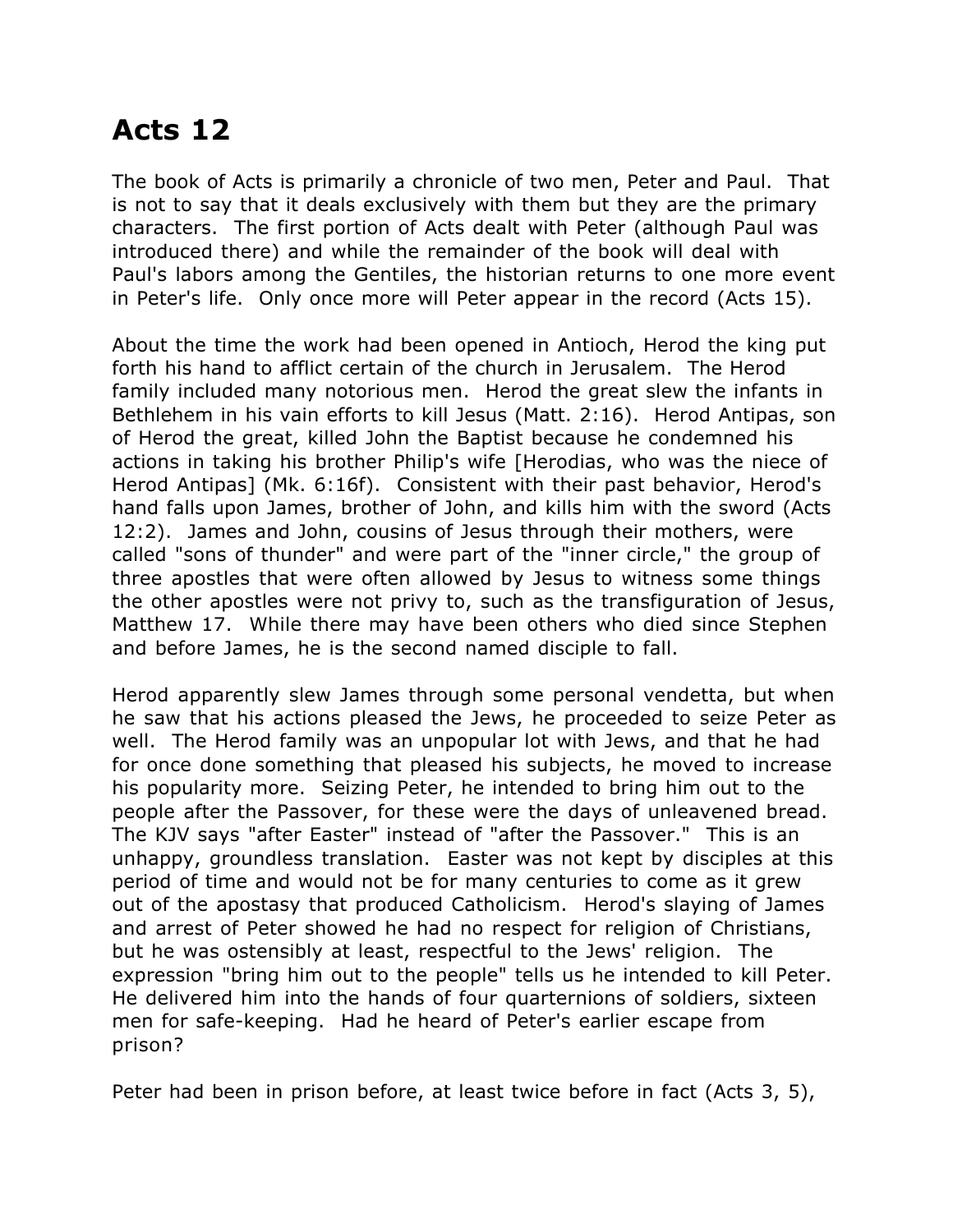and while his second imprisonment had greater implications to his wellbeing than the first, neither was as ominous as this. Peter surely knew his life was in peril. Had he come to the juncture in his life that Jesus' prophecy concerning his death was about to be fulfilled (Jn. 21:18f)? He had fulfilled, so far as he could see, the things Jesus promised. He had used the keys of the kingdom to open the door for salvation both to Jews and Gentiles (Mt. 16:19; Acts 2:36-39; 10; 15:7). The Holy Spirit did not reveal Peter's thoughts nor fears.

The church was greatly concerned about him and prayer was made earnestly for him (Acts 12). There were many petitions they might have made; that his faith might not fail; that he find comfort in the fact that he was experiencing the same things Jesus had suffered and that he might be released. They knew such was possible for God had done it before. Yet, in the case of James, God had not seen fit to miraculously intervene nor might He this time with Peter. It all lie in His hands and they could only pray, "If the Lord will."

Still God was not yet through with Peter. Chains, locked doors and gates could not deter God from His purpose. Peter, chained between two soldiers, slept soundly on the eve before his being delivered to death. Guards stood before the door. Suddenly a light shown in his cell, an angel smote him on the side instructing him to rise quickly, girt himself, put on his shoes, cast his garment about him and follow the angel. He did. He was, as it were, in a daze. He could not believe these things were real (Acts 12:6-9).

They passed by the first and second guard unnoticed. The iron gate that led to the city opened to them of its own accord and after passing one street, Peter was alone. The angel had delivered him and left him. He hurried to the house of Mary, mother of Mark. Many were there praying. A young damsel named Rhoda answered his urgent knocking and so excited was she that he failed to admit him into the house. Rather, she ran to tell the assembled brethren Peter was there! They could not believe it and when she insisted it was true, they said, "It is his angel," perhaps an allusion to the common Jewish believe that every person has a "guardian angel." Unbelief gave way to joy! It was Peter! There must have arisen a clamor, with all attempting to speak or greet Peter for Peter beckoned with his hand for silence. He rehearsed how the Lord had delivered him and then asked that they tell James and the other brethren. Then he departed for parts unknown.

When day came there was no small stir about Peter. Herod conducted an